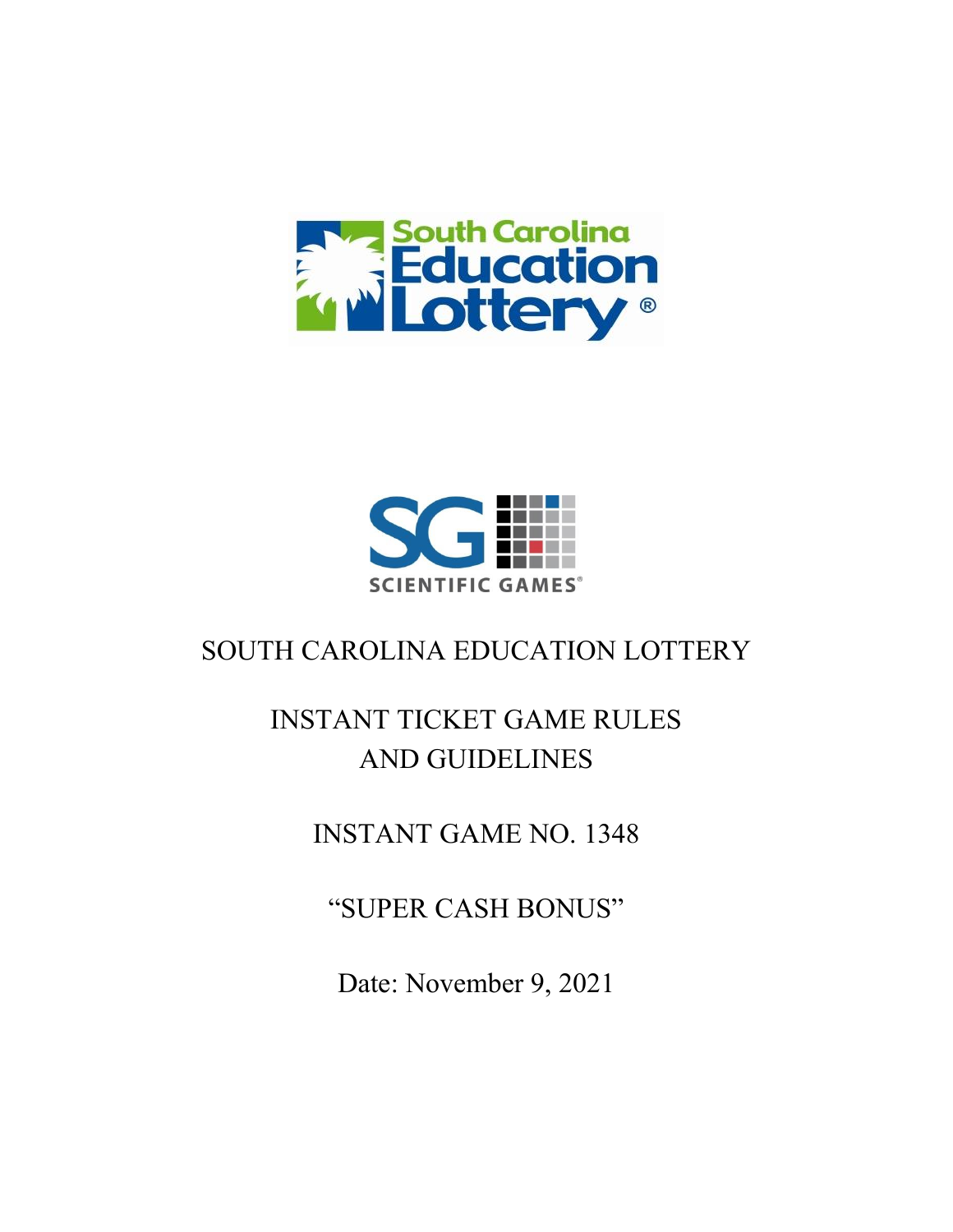## SOUTH CAROLINA INSTANT GAME NO. 1348 "SUPER CASH BONUS" GAME RULES AND GUIDELINES

### TABLE OF CONTENTS

| <b>INSTANT TICKET CLAIM PERIOD AND TICKET RESPONSIBILITY 5</b> |  |
|----------------------------------------------------------------|--|
|                                                                |  |
|                                                                |  |
|                                                                |  |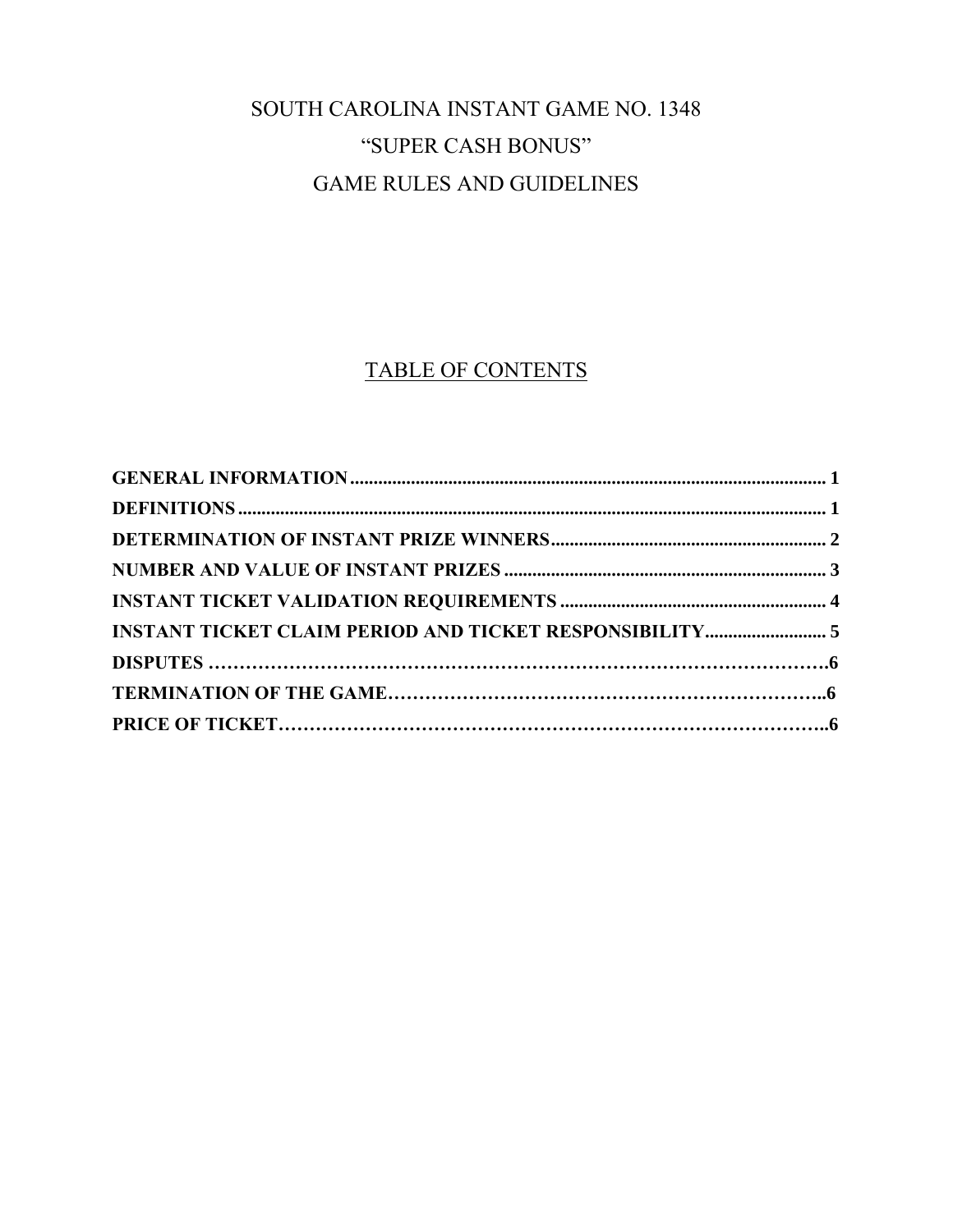#### <span id="page-2-0"></span>**Section 1 – GENERAL INFORMATION**

- 1.1 Game #1348Rules are comprised of: (1) Act 59 of 2001, as amended; (2) the regulations of the South Carolina Education Lottery (SCEL); (3) any matter adopted by the SCEL Board of Commissioners; (4) the "Working Papers" for this game number which establish the game specifications and parameters; (5) the material presented in this document; and (6) any practices and procedures utilized by SCEL whether written or unwritten. The items cited above are incorporated by reference and are binding as if printed herein. Each numbered item cited shall have equal weight unless there is an inconsistency between or among the documents, in which case the document listed first shall control.
- 1.2 This game will be made available for sale at the discretion of SCEL and shall continue to be available for sale until SCEL establishes a date on which sales must end ("Last Day to Sell"). These rules are effective on the date the initial ticket allocation is sent to SCEL retail outlets. The "Last Day to Claim" a prize in this game will be at least ninety (90) days after the "Last Day to Sell". To determine if the "Last Day to Sell" and the "Last Day to Claim" have been established for this game, please go to [www.sceducationlottery.com](http://www.sceducationlottery.com/) and click on the "Instant Games" link. From this page, click on the instant game ticket (the game number, referenced in Paragraph 1.1, is displayed under the ticket). This information is also available in retail outlets at the SCEL green play station or you may ask the SCEL retailer for assistance. The "Instant Games" webpage also has a link to "Instant Game Closing Procedures".
- 1.3 By purchasing a ticket, the player is bound by these Rules.

#### <span id="page-2-1"></span>**Section 2 - DEFINITIONS**

- 2.1 "Low Tier Prize" is a prize of \$20.00 and less. All other prizes are high tier prizes.
- 2.2 "Ticket" is a South Carolina Instant Game Number 1348 Ticket.
- 2.3 "Ticket Validation Code" is the unique eleven (11) digit number printed in the play area on the front of the Ticket underneath the game latex and overprint.
- 2.4 "Pack" is a pack of fanfolded Instant Game Tickets which are attached to each other by perforations, which the Retailer tears when the Retailer sells a Ticket.
- 2.5 "Pack-Ticket Number" is the fourteen (14) digit number of the form 1348-000001-0-000 (149), ink jet imaged on the back of the ticket in black ink
- 2.6 "Play Symbols" are the symbols that appear under the thirteen (13) play spots on the front of the ticket. Each Play Symbol is printed in black ink in Symbol Font in positive. Paragraphs 2.7, 2.8 and 2.9 illustrate the possible Play Symbols used.
- 2.7 YOUR NUMBERS Play Symbols: There are ten (10) play spots. The YOUR NUMBERS Play Symbols will be as shown below:

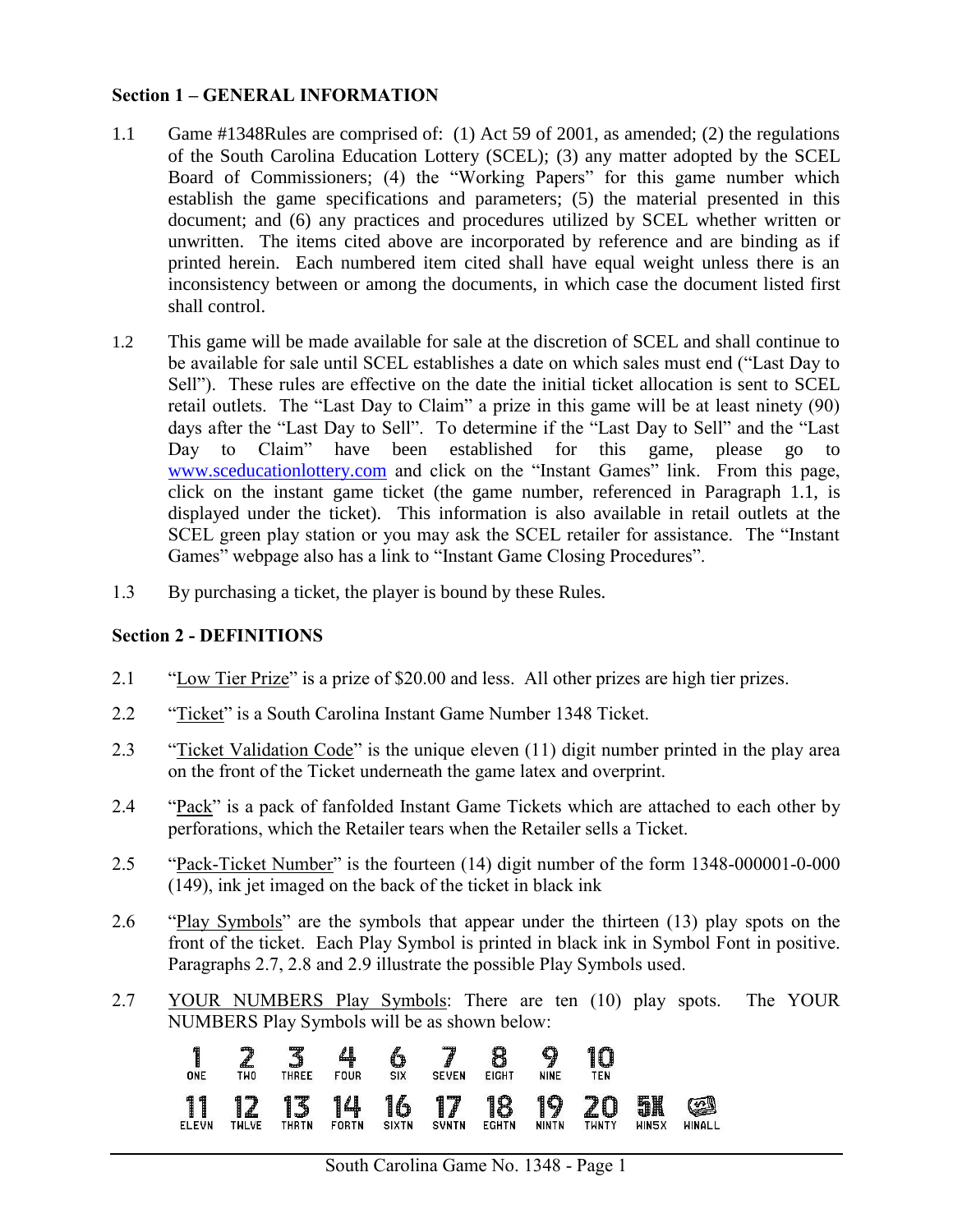2.8 WINNING NUMBERS PLAY SYMBOLS: There are two (2) play spots. The WINNING NUMBERS Play Symbols will be as shown below:



2.9 BONUS PLAY SYMBOLS: There is one (1) play spots. The BONUS Play Symbols will be as shown below:



2.10 Prize Symbols: There are ten (10) prize spots. The Prize Symbols will be as shown below:

| \$4.00   | \$5.00   | \$10.00  | \$20.00            | \$25.00                     |
|----------|----------|----------|--------------------|-----------------------------|
| FOR DOL. | FIV DOL. | TEN DOL. | THY DOL            | THY FIV                     |
| \$50.00  | \$100    | \$250    |                    | \$1,000 \$30,000<br>TRY THO |
|          | FTY DOL  |          | ONE HUN<br>TWHNFTY | ONE THO                     |

2.11 Bonus Prize Symbols: There is one (1) bonus prize spot. The Prize Symbols will be as shown below:

|         |         |         |         |         |         | \$2.00   \$3.00   \$5.00  \$20.00 \$25.00 \$40.00 \$50.00  \$100   \$200 |         |         |
|---------|---------|---------|---------|---------|---------|--------------------------------------------------------------------------|---------|---------|
| THO DOL | THR DOL | FIV DOL | TWY DOL | THY FIV | FRY DOL | - FTY DOL                                                                | ONE HUN | TWO HUN |

2.12 Legends:

#### <span id="page-3-0"></span>WINNING YOUR NUMBERS **NUMBERS BONUS**

2.13 A Non-Winning Ticket is defined as a South Carolina Instant Game 1348 Ticket which is not intended to be a Winning Ticket.

#### **Section 3 - DETERMINATION OF INSTANT PRIZE WINNERS**

3.1 The following subparagraphs specify how a winner of an instant cash prize is determined in Instant Game 1348.

Match any of YOUR NUMBERS to either WINNING NUMBER, win the PRIZE shown for that number. Reveal a "5X" symbol, win 5 TIMES the PRIZE shown for that symbol. Reveal a "MONEY ROLL" symbol, win all 10 PRIZES shown!

BONUS: Reveal a "MONEY \BAG" symbol in the BONUS spot, win the PRIZE shown! BONUS plays separately.

\$2 (two dollars)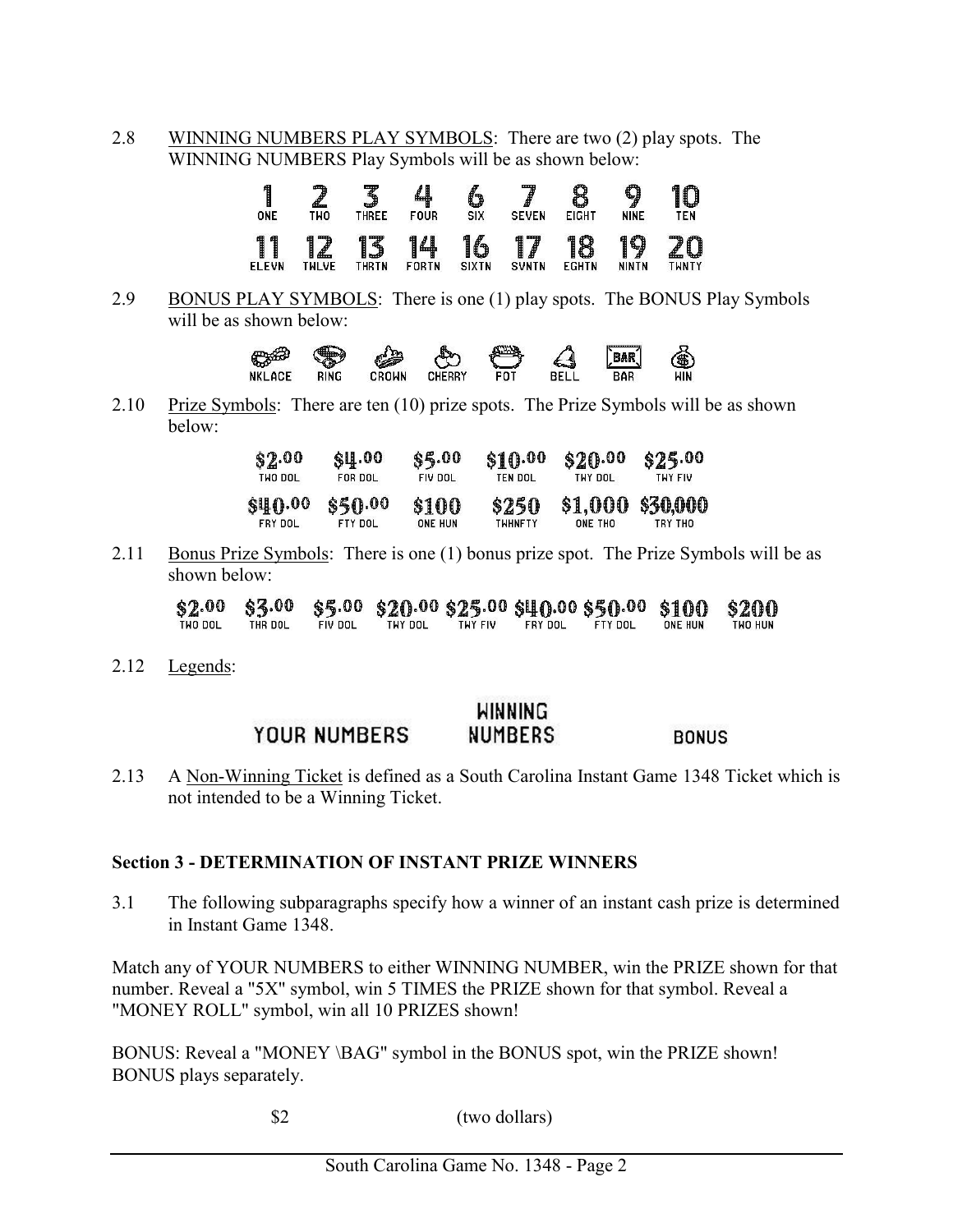| \$4      | (four dollars)              |
|----------|-----------------------------|
| \$5      | (five dollars)              |
| \$10     | (ten dollars)               |
| \$20     | (twenty dollars)            |
| \$25     | (twenty-five dollars)       |
| \$40     | (forty dollars)             |
| \$50     | (fifty dollars)             |
| \$100    | (one hundred dollars)       |
| \$250    | (two hundred fifty dollars) |
| \$1,000  | (one thousand dollars)      |
| \$30,000 | (thirty thousand dollars)   |

- 3.2 No portion of the Point of Sale material(s) display printing nor any extraneous matter whatever shall be usable or playable as a part of the Instant Game.
- 3.3 In all events, the determination of prize winners shall be subject to the general Ticket Validation Requirements set forth in Section Five (5) of these Rules and the requirements set out on the back of each Instant Game ticket.
- 3.4 The Ticket Validation Code (including any portion thereof) is not a Play/Prize Symbol and is not usable as such.

#### **Section 4 – NUMBER AND VALUE OF INSTANT PRIZES**

4.0 Two million one hundred sixty thousand (2,160,000) tickets were ordered for this game. Based upon this order, the value, and number of prizes programmed in this game are as follows:

<span id="page-4-0"></span>

| <b>INSTANT</b> | <b>APROXIMATE NUMBER</b> | <b>CHANCES OF</b> |
|----------------|--------------------------|-------------------|
| <b>PRIZE</b>   | <b>IN THE GAME</b>       | <b>WINNING</b>    |
| \$2            | 244,800                  | 1:8.82            |
| \$4            | 90,000                   | 1:24.00           |
| \$5            | 72,000                   | 1:30.00           |
| \$10           | 43,200                   | 1:50.00           |
| \$20           | 21,600                   | 1:100.00          |
| \$25           | 8,964                    | 1:240.96          |
| \$40           | 1,872                    | 1:1,153.85        |
| \$50           | 3,582                    | 1:603.02          |
| \$100          | 1,422                    | 1:1,518.99        |
| \$250          | 144                      | 1:15,000.00       |
| \$1,000        | 36                       | 1:60,000.00       |
| \$30,000       | 5                        | 1:432,000.00      |

OVERALL ODDS OF WINNING ARE 1 in 4.43

THE ODDS AND TOTAL NUMBER OF PRIZES ARE BASED ON THE TICKETS ORDERED (2,160,000) AND NOT THE QUANTITY OF TICKETS ACTUALLY DELIVERED TO SCEL WHICH MAY VARY AS ALLOWED IN THE WORKING PAPERS FOR THIS GAME.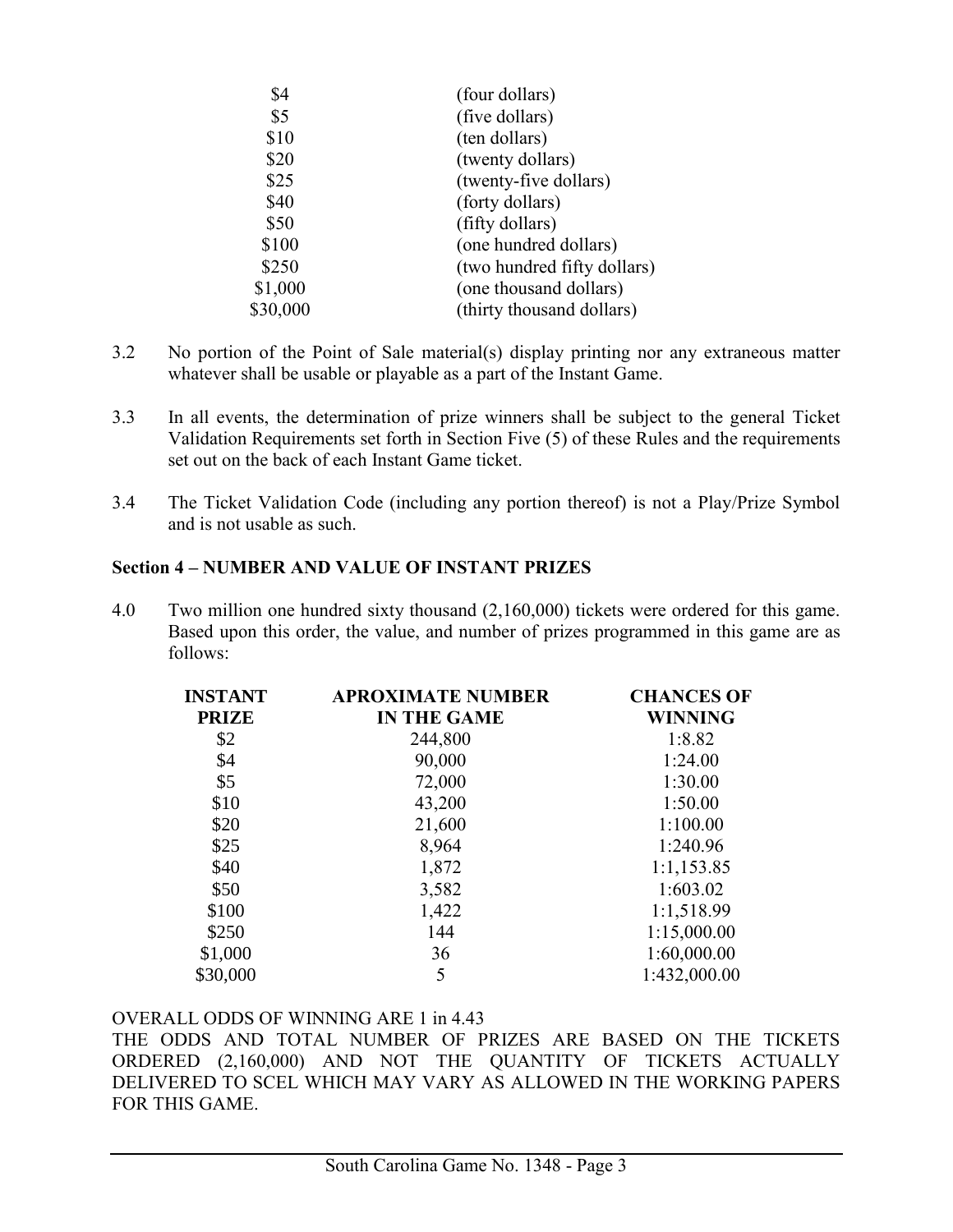THE OVERALL ODDS OF WINNING ARE 1 in 4.43. This DOES NOT mean that there is a WINNING ticket in every four (4) tickets. The prizes listed above are distributed randomly throughout all of the tickets in this game by programming parameters established by SCEL in the Working Papers. If you have any questions about the odds or prizes contact SCEL at [www.sceducationlottery.com](http://www.sceducationlottery.com/) by clicking "Contact Us" on the homepage.

### <span id="page-5-0"></span>**Section 5 - INSTANT TICKET VALIDATION REQUIREMENTS**

In addition to all of the other requirements in these Rules and as printed on the back of each Instant Game Ticket, the following Validation Requirements will apply with regard to the Instant Game Tickets in South Carolina Instant Game Number 1348.

- 5.1 To be a valid Instant Game Ticket, all of the following requirements must be met:
	- A. Exactly one (1) Play Symbol and Caption must appear under each of the thirteen (13) rub-off spots and exactly one (1) Prize Symbol and Caption must appear under the eleven (11) rub-off spots on the front of the Ticket.
	- B. Each of the thirteen (13) Play Symbols and Captions and eleven (11) Prize Symbols and Captions must be present in its entirety and be fully legible.
	- C The Ticket shall be intact. The SCEL Director of Security, or a designee, shall determine whether a Ticket is intact and the SCEL Executive Director, in his sole discretion, may affirm or reverse the initial determination.
	- D. The Pack-Ticket Number and ticket Validation Number must be present in their entirety and be fully legible. The Ticket Validation Number shall correspond, using SCEL's codes, to the Play and Prize Symbols on the Ticket.
	- E. The Ticket must not be mutilated, altered, unreadable, reconstituted, or tampered with in any manner that prevents reliable validation.
	- F. The Ticket must not be counterfeit in whole or in part.
	- G. The Ticket Validation Number and the Pack-Ticket Number shall be printed in gray-black ink.
	- H. The Ticket must have been issued by SCEL in an authorized manner. The Ticket must have been purchased from SCEL or a licensed Retailer and, subject to the provisions of Section 6, presented by the proper holder for validation.
	- I. The Ticket must not be stolen nor appear on any list of omitted Tickets on file with SCEL.
	- J. The Play & Prize Symbols and Captions and ticket Validation Number must be right side up and not reversed in any manner.
	- K. The Ticket must be complete, and not miscut, and have exactly one (1) Play Symbol and Caption under the thirteen (13) Play Symbols on the front of the ticket,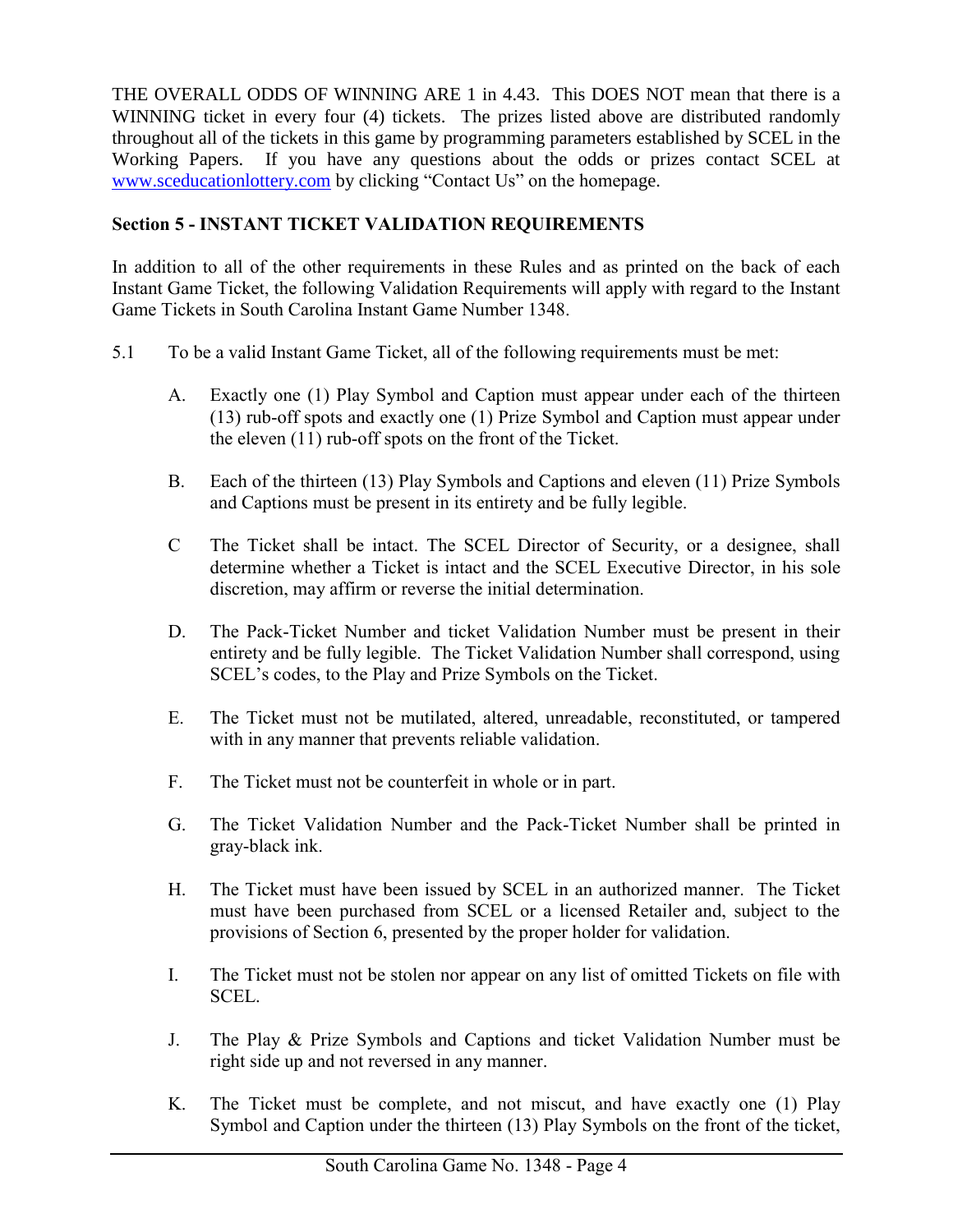exactly one (1) Prize Symbol and Caption under the eleven (11) Prize Symbols on the front of the ticket, exactly and one (1) Validation Number on the ticket.

- L. The Validation Number of an apparent winning Ticket must appear on SCEL's official list of Validation Numbers of winning Tickets and must not have been previously paid as determined by SCEL's computer gaming system.
- M. The Ticket must not be blank or partially blank, misregistered, defective or printed or produced in error.
- N. Each of the thirteen (13) Play Symbols and Captions and eleven (11) Prize Symbols and Captions must be exactly one of those described in paragraphs 2.6, 2.7, 2.8, 2.9, 2.10 and 2.11.
- O. Each of the thirteen (13) Play Symbols and Captions and eleven (11) Prize Symbols and Captions must be printed in the Symbol Font and must correspond precisely to the artwork on file at SCEL. The Ticket Validation Numbers must be printed in the Validation Font and must correspond precisely to the artwork on file at SCEL.
- P. The display printing must be regular in every respect and correspond precisely with the artwork on file at SCEL.
- <span id="page-6-0"></span>Q. The Ticket must pass all additional validation tests of SCEL.
- 5.2 A Ticket that fails any of SCEL's validation tests is invalid and ineligible for any prize. SCEL may replace an invalid Ticket with an unplayed Ticket from the same game or any other game. If a defective Ticket is purchased, the only responsibility or liability of SCEL shall be the replacement of the defective Ticket with an unplayed Ticket from the same game or any other game or a refund of the sale price of the Ticket.

#### **Section 6 - INSTANT TICKET CLAIM PERIOD AND TICKET RESPONSIBILITY**

- 6.1 All prizes must be claimed within the time specified on the "Instant Games" page found at [www.sceducationlottery.com](http://www.sceducationlottery.com/) (See Paragraph 1.2.).
- 6.2 An instant game Ticket is a bearer instrument until signed on the back by the owner.
- 6.3 SCEL is not responsible for lost or stolen Tickets.
- 6.4 SCEL is not responsible for Tickets lost in the mail, mailed to an incorrect address or mailed to an address other than the address specified by SCEL to receive prize claims. The risk of loss for a mailed ticket remains with the player.
- 6.5 SCEL is not responsible for Tickets claimed by a player in error for a lower prize at a Retailer.